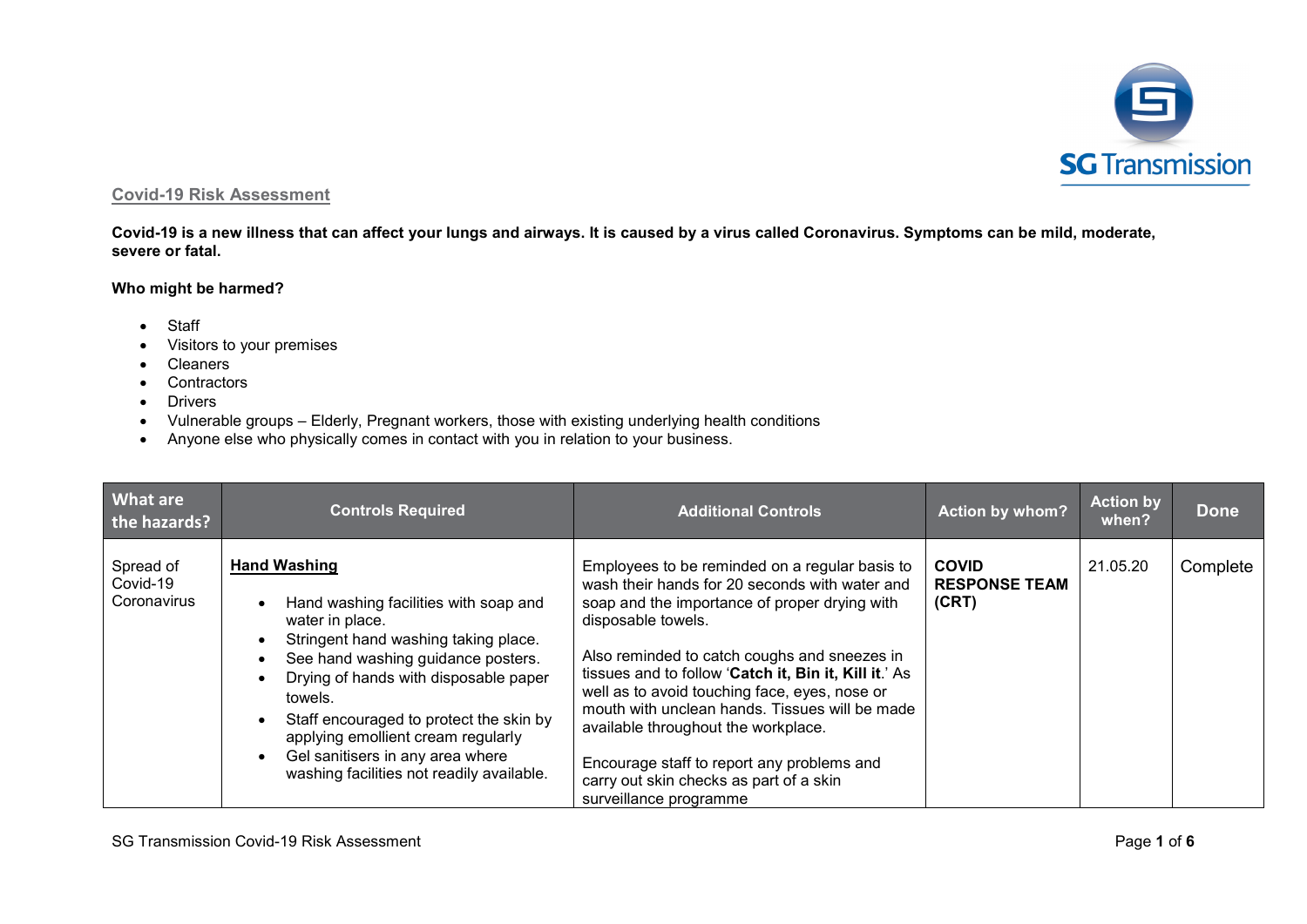

| <b>What are</b><br>the hazards?                                              | <b>Controls Required</b>                                                                                                                                                                                                                                         | <b>Additional Controls</b>                                                                                                                                                                                                                                                                  | <b>Action by whom?</b>                        | <b>Action by</b><br>when? | <b>Done</b> |
|------------------------------------------------------------------------------|------------------------------------------------------------------------------------------------------------------------------------------------------------------------------------------------------------------------------------------------------------------|---------------------------------------------------------------------------------------------------------------------------------------------------------------------------------------------------------------------------------------------------------------------------------------------|-----------------------------------------------|---------------------------|-------------|
|                                                                              |                                                                                                                                                                                                                                                                  | https://www.hse.gov.uk/skin/professional/health-<br>surveillance.htm                                                                                                                                                                                                                        |                                               |                           |             |
| Spread of<br>Covid-19<br>Coronavirus                                         | <b>Cleaning</b><br>Frequently cleaning and disinfecting objects and<br>surfaces that are touched regularly, particularly<br>in areas of high use such as door handles, light<br>switches and reception area; using appropriate<br>cleaning products and methods. | To help reduce the spread of coronavirus<br>(COVID-19) reminding everyone of the public<br>health advice -<br>Posters, leaflets and other materials are<br>available for display.<br>https://www.gov.uk/government/publications/gui<br>dance-to-employers-and-businesses-about-<br>covid-19 | <b>COVID</b><br><b>RESPONSE TEAM</b><br>(CRT) | 21.05.20                  | Complete    |
| Spread of<br>Covid-19<br>Coronavirus                                         | <b>Social Distancing</b><br>Social Distancing: Reducing the number of<br>persons in any work area to comply with the                                                                                                                                             | Robust continuous checks will be carried out by<br>line managers to ensure that the necessary<br>procedures are being followed.                                                                                                                                                             | <b>COVID</b><br><b>RESPONSE TEAM</b><br>(CRT) | 21.05.20                  | Complete    |
| two-metre (2 metre/6.5 foot) gap recommended<br>by the Public Health Agency. | Daily audits will be carried out and forwarded<br>onto Group HSE at the end of each working<br>week for review.                                                                                                                                                  |                                                                                                                                                                                                                                                                                             | 04.04.20                                      | Ongoing                   |             |
|                                                                              | Taking steps to review work schedules including<br>start and finish times/shift patterns, working from<br>home etc. to reduce number of workers on site<br>at any one time. Also relocating workers to other<br>tasks.                                           | Staff to be reminded on a daily basis of the<br>importance of social distancing both in the<br>workplace and outside of it.                                                                                                                                                                 |                                               | 21.05.20                  | Complete    |
|                                                                              | Redesigning processes to ensure social<br>distancing in place.                                                                                                                                                                                                   | Management checks to ensure this is adhered<br>to.                                                                                                                                                                                                                                          |                                               | 04.04.20                  | Ongoing     |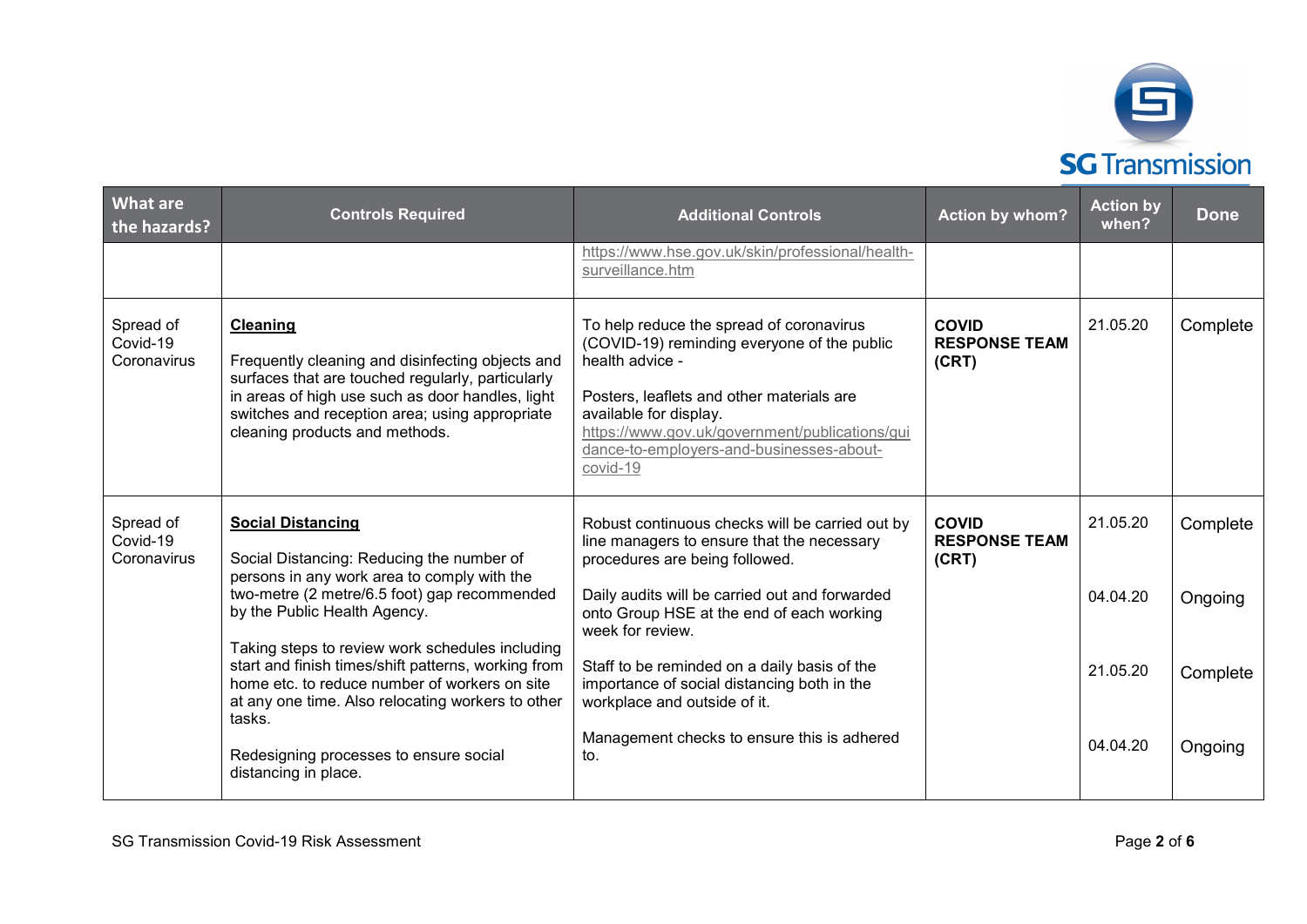

| <b>What are</b><br>the hazards?      | <b>Controls Required</b>                                                                                                                                                                                                                                                                        | <b>Additional Controls</b>                                                                                                                                                                                                                           | <b>Action by whom?</b>                        | <b>Action by</b><br>when? | <b>Done</b>              |
|--------------------------------------|-------------------------------------------------------------------------------------------------------------------------------------------------------------------------------------------------------------------------------------------------------------------------------------------------|------------------------------------------------------------------------------------------------------------------------------------------------------------------------------------------------------------------------------------------------------|-----------------------------------------------|---------------------------|--------------------------|
|                                      | Conference calls to be used instead of face to<br>face meetings.                                                                                                                                                                                                                                |                                                                                                                                                                                                                                                      |                                               |                           |                          |
|                                      | Ensuring sufficient rest breaks for staff.                                                                                                                                                                                                                                                      |                                                                                                                                                                                                                                                      |                                               |                           |                          |
|                                      | Social distancing also to be adhered to in<br>canteen area and smoking area.                                                                                                                                                                                                                    |                                                                                                                                                                                                                                                      |                                               |                           |                          |
|                                      | Marking out desks and work areas with tape to<br>outline the two metre distancing.                                                                                                                                                                                                              |                                                                                                                                                                                                                                                      |                                               |                           |                          |
| Spread of<br>Covid-19<br>Coronavirus | <b>Wearing of Gloves</b><br>Where Risk Assessment identifies wearing of<br>gloves as a requirement of the job, an adequate<br>supply of these will be provided. Staff will be<br>instructed on how to remove gloves carefully to<br>reduce contamination and how to dispose of<br>them safely.  | Staff to be reminded that wearing of gloves is<br>not a substitute for good hand washing.                                                                                                                                                            | <b>COVID</b><br><b>RESPONSE TEAM</b><br>(CRT) | 21.05.20                  | Complete                 |
| Spread of<br>Covid-19<br>Coronavirus | <b>RPE</b><br>Public Health guidance on the use of Personal<br>Protective Equipment (PPE) to protect against<br>COVID-19 relates to health care settings. In all<br>other settings individuals are asked to observe<br>social distancing measures and practice good<br>hand hygiene behaviours. | To minimise the risk of transmission of COVID-<br>19 during face-fit testing, the following additional<br>measures should be carried out:<br>Both the fit tester and those being fit tested<br>should wash their hands before and after the<br>test. | Not applicable                                | Not<br>applicable         | <b>Not</b><br>applicable |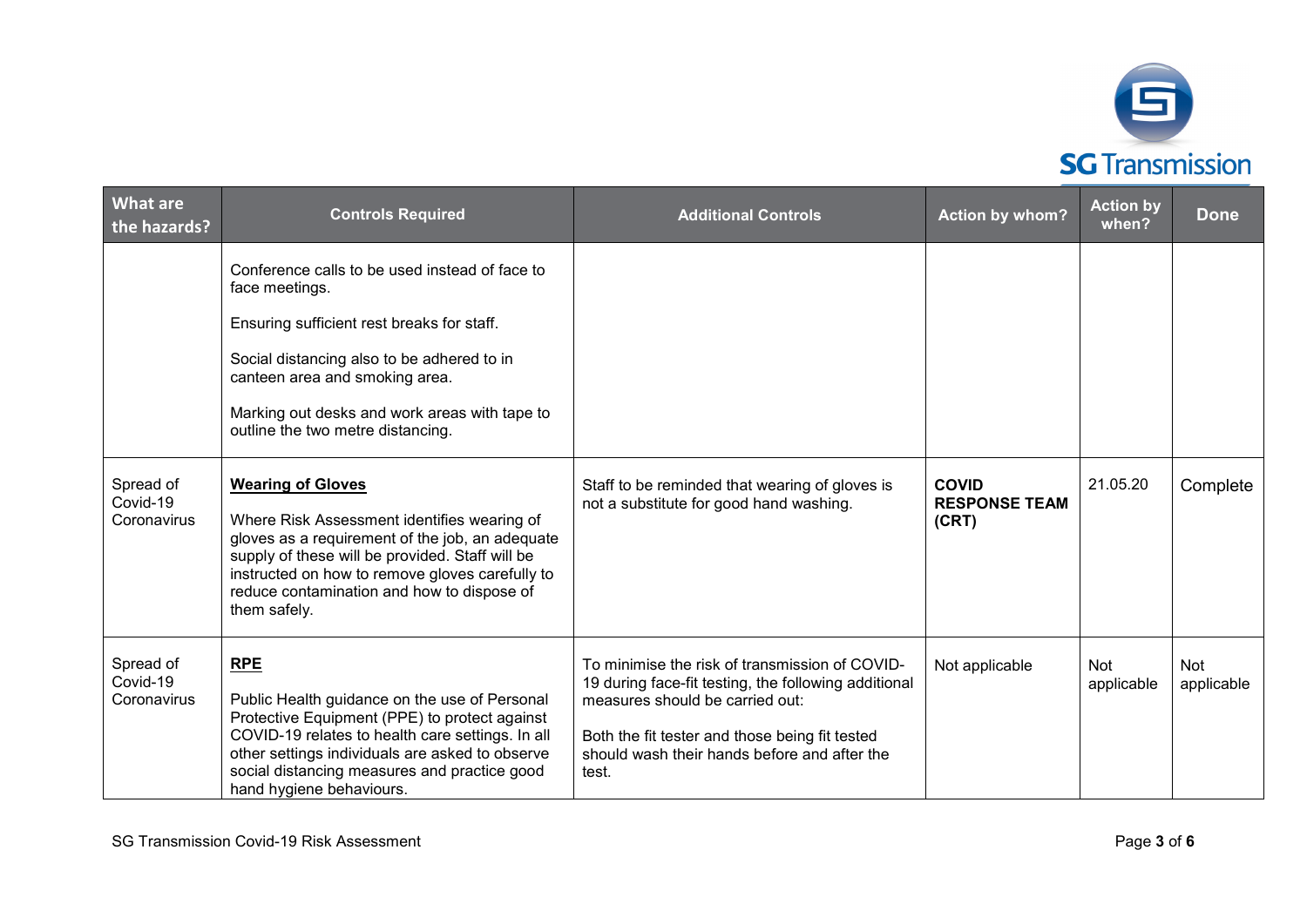

| <b>What are</b><br>the hazards?      | <b>Controls Required</b>                                                                                                                                                                                                                                                                                                                                                                                                                                               | <b>Additional Controls</b>                                                                                                                                                                                                                                                                                                                                                                                                                                                                                                                                       | <b>Action by whom?</b>                        | <b>Action by</b><br>when? | <b>Done</b> |
|--------------------------------------|------------------------------------------------------------------------------------------------------------------------------------------------------------------------------------------------------------------------------------------------------------------------------------------------------------------------------------------------------------------------------------------------------------------------------------------------------------------------|------------------------------------------------------------------------------------------------------------------------------------------------------------------------------------------------------------------------------------------------------------------------------------------------------------------------------------------------------------------------------------------------------------------------------------------------------------------------------------------------------------------------------------------------------------------|-----------------------------------------------|---------------------------|-------------|
|                                      | Where Respiratory Protective Equipment (RPE)<br>is a requirement for risks associated with the<br>work undertaken the following measures will be<br>followed:<br>Tight-fitting respirators, such as disposable<br>FFP3 masks and reusable half masks, rely on<br>having a good seal with the wearer's face. A<br>face fit test will be carried out to ensure the<br>respiratory protective equipment (RPE) can<br>protect the wearer. Wearers must be clean<br>shaven. | Those being fit tested with non-disposable<br>masks should clean the mask themselves before<br>and immediately after the test using a suitable<br>disinfectant cleaning wipe (check with<br>manufacturer to avoid damaging the mask).<br>Test face pieces that cannot be adequately<br>disinfected (e.g. disposable half masks) should<br>not be used by more than one individual.<br>Fit testers should wear disposable gloves when<br>undertaking cleaning of the tubes, hoods etc.<br>and ensure they remove gloves following the<br>correct procedure (PDF). |                                               |                           |             |
| Spread of<br>Covid-19<br>Coronavirus | <b>Symptoms of Covid-19</b><br>If anyone becomes unwell with a new<br>continuous cough or a high temperature in the<br>workplace they will be sent home and advised to<br>follow the stay at home guidance. Line                                                                                                                                                                                                                                                       | Internal communication channels and cascading<br>of messages through line managers will be<br>carried out regularly to reassure and support<br>employees in a fast changing situation.                                                                                                                                                                                                                                                                                                                                                                           | <b>COVID</b><br><b>RESPONSE TEAM</b><br>(CRT) | 04.04.20                  | Complete    |
|                                      | managers will maintain regular contact with staff<br>members during this time.<br>If advised that a member of staff or public has<br>developed Covid-19 and were recently on our<br>premises (including where a member of staff has<br>visited other work place premises such as<br>domestic premises) the management team of                                                                                                                                          | Line managers will offer support to staff who are<br>affected by Coronavirus or has a family member<br>affected.                                                                                                                                                                                                                                                                                                                                                                                                                                                 | <b>HR AND TEAM</b><br><b>LEADER</b>           | 04.04.20                  | Complete    |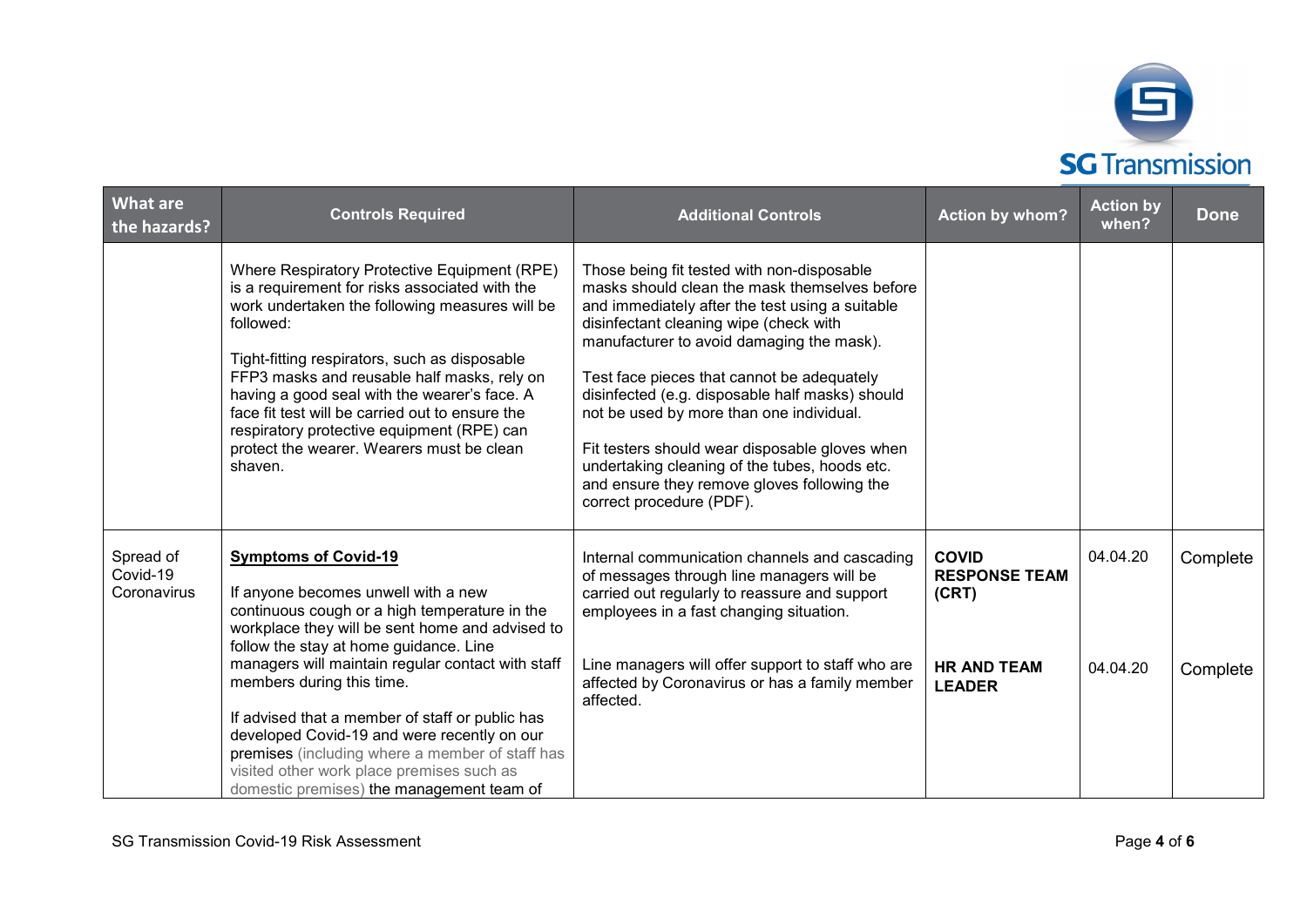

| <b>What are</b><br>the hazards?      | <b>Controls Required</b>                                                                                                                                                                                                                                                                                                                                      | <b>Additional Controls</b>                                                                                                                                                                             | <b>Action by whom?</b>                               | <b>Action by</b><br>when? | <b>Done</b> |
|--------------------------------------|---------------------------------------------------------------------------------------------------------------------------------------------------------------------------------------------------------------------------------------------------------------------------------------------------------------------------------------------------------------|--------------------------------------------------------------------------------------------------------------------------------------------------------------------------------------------------------|------------------------------------------------------|---------------------------|-------------|
|                                      | the workplace will contact the Public Health<br>Authority to discuss the case, identify people<br>who have been in contact with them and will<br>take advice on any actions or precautions that<br>should be taken.                                                                                                                                           |                                                                                                                                                                                                        |                                                      |                           |             |
| Spread of<br>Covid-19<br>Coronavirus | <b>Drivers</b><br>Procedures in place for drivers to ensure<br>adequate welfare facilities available during their<br>work. Reference:<br>https://www.hse.gov.uk/news/drivers-transport-<br>delivery-coronavirus.htm<br>COVID-19-guidance on freight transport.<br>Persons should not share vehicles or cabs,<br>where suitable distancing cannot be achieved. | Communicate with companies we deliver to/from<br>to ensure welfare facilities will be available to<br>our drivers. Allowing delivery drivers adequate<br>breaks to avail of proper welfare facilities. | <b>COVID</b><br><b>RESPONSE TEAM</b><br>(CRT)        | 20.05.20                  | Complete    |
| Spread of<br>Covid-19<br>Coronavirus | <b>Mental Health</b><br>Management will promote mental health and<br>wellbeing awareness to staff during the<br>Coronavirus outbreak and will offer whatever<br>support they can to help.<br>Reference:<br>https://www.mind.org.uk/information-<br>support/coronavirus-and-your-wellbeing/<br>www.hseni.gov.uk/stress                                         | Regular communication of mental health<br>information and open door policy for those who<br>need additional support.                                                                                   | <b>HR AND COVID</b><br><b>RESPONSE TEAM</b><br>(CRT) | 04.04.20                  | Complete    |